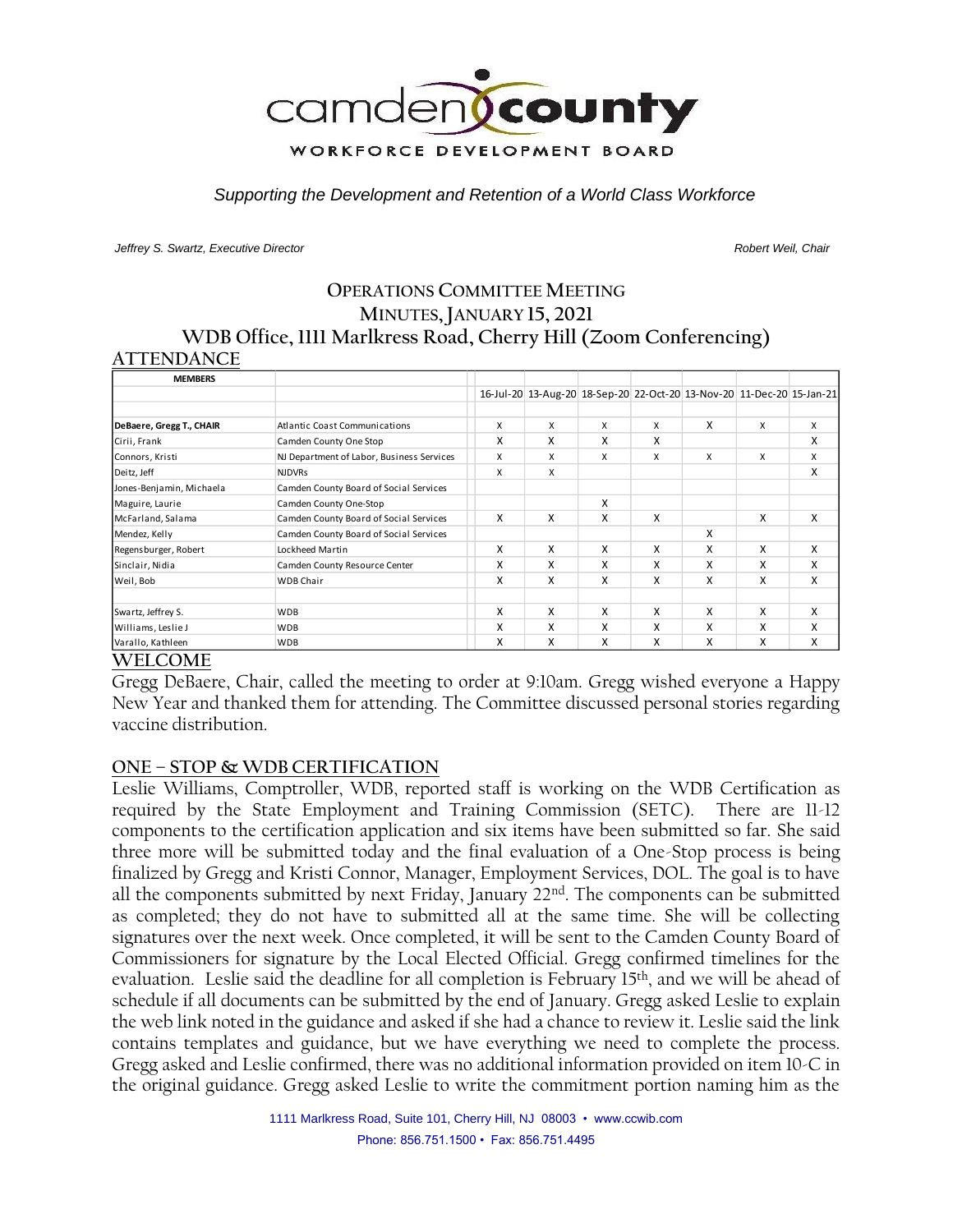Liaison for the evaluation of the One-Stop process. Gregg said he will work with Kristi and write the evaluation. He said Kristi has already provided a summary of the customer check-in and workflow reports that he will be evaluating. Kristi offered her further assistance. The Committee discussed the lay-out and details of the evaluation. Gregg said the evaluation will cover the period from early December 2019 through March 2020 and include observations and findings regarding delivery of service to Camden City residents, UI and service to other zipcodes where customers were traveling from around the County. Gregg welcomed input from the committee about observations that were helpful because of tracking customer intake. Leslie noted the application calls for confirmation of the One-Stop Certification. She said, as reported in other meetings, there has been no feedback regarding that process, so the guidance asks only for confirmation of the dates of submission and approval by the local WDB. The guidance also asks for a copy of the Partner Memorandum of Understanding (MOU), Infrastructure Funding Agreement (IFA) and proof that it was executed. Kathleen Varallo, Administrative Assistant, WDB, asked if there has been any progress made by the SETC to update the WDB Board Member Handbook. She said the latest version held here at the office is from 2007 before WIA transitioned to WIOA law and the WIB transitioned to the WDB. She updated the name change but other elements in the handbook need to be updated as it applies to the new law. Jeffrey S. Swartz, Executive Director, WDB, said the SETC is aware of it and some other local areas may be working on updates. He will investigate it further and see if there are any updated versions of the handbook that could be shared.

#### **ONE-STOP AND YOUTH ONE-STOP (YOS) UPDATES**

Frank Cirii, Local Area Operations Director, reported there was only one resolution submitted to the Camden County Board of Commissioners agenda in January, and that is to reconcile budget items from the program year 2018-2019.

Frank reported the One-Stop is undergoing a bi-weekly inspection by the County Health Department. Updates to the COVID – 19 safety plans are reviewed at these inspections. Some signage has been changed and limits of rest room capacity have been further defined. He said the Camden County Will Clinics hosted in the facility have been suspended until public access is commenced. All other safety temperature screenings and sign-in to the facility are being closely followed. Gregg asked how many customers were attending the Will Clinics. Frank said the appointments were scheduled by County Counsel and there may have been 5 or so customers socially distanced for workshops.

Frank reported staff and management continue to do whatever they can to assist Unemployment (UI) customers with claim complaints or concerns. He and Nidia are addressing all emails forwarded by the Board of Commissioners. Questions arise when things change at the Federal Level with regard the stimulus package. Frank is still getting stopped in the parking lot occasionally. Gregg asked if Nidia was still receiving a report with claimant information from the State. Nidia said the report is sent to the MIS department.

Frank reported the QLess scheduling system is in the process of being implemented. All the partner agencies have been training and are encouraged to use the system to schedule even virtual appointments. Partners are not seeing customers in person, so it has been a challenge to launch the system. Staff and partners are being asked to test the system while it is slow so they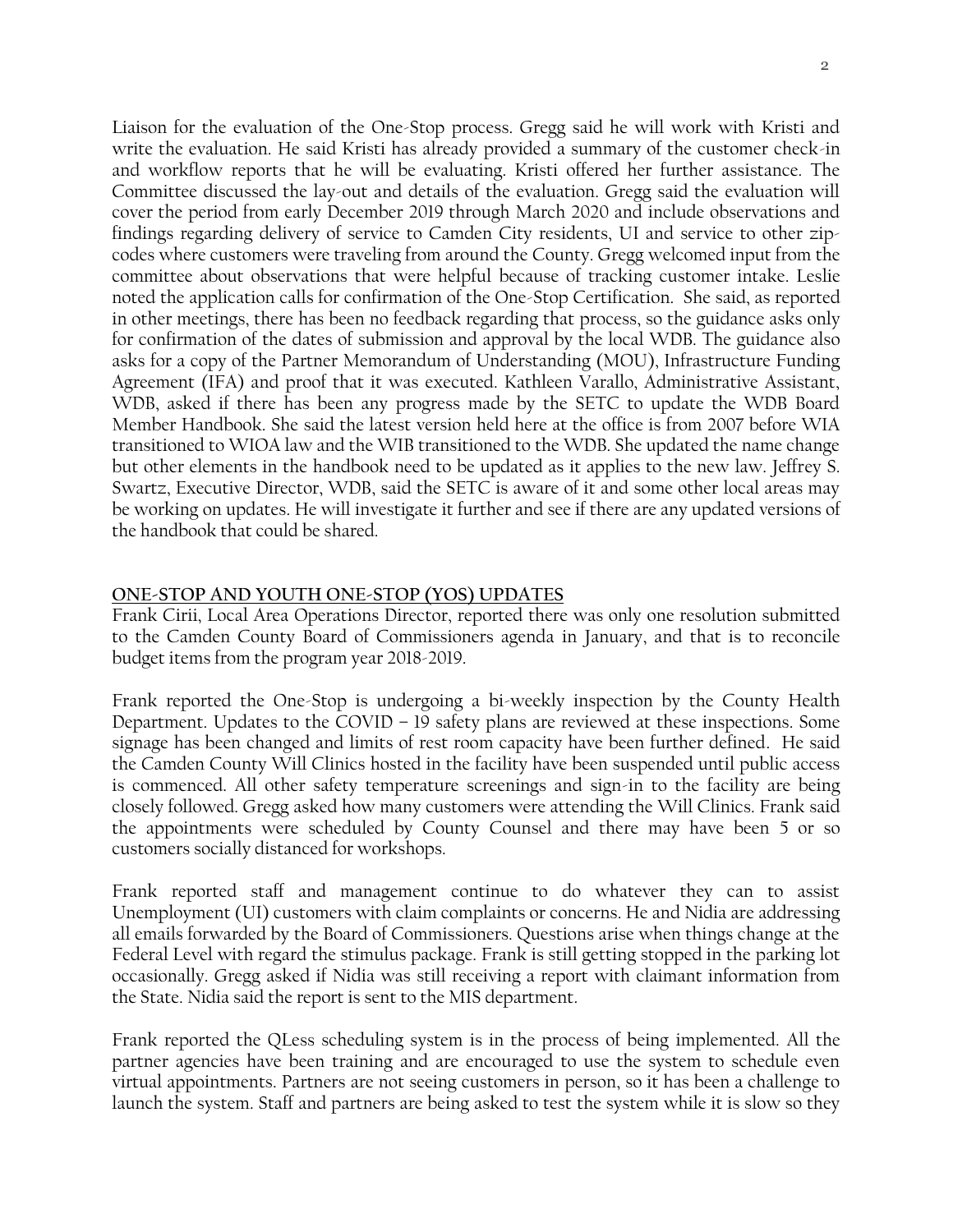can practice using it and tech support can help work out any glitches in the software. Kristi asked if a link to schedule appointments would be posted on the website. Frank said he did not want customers to be able to randomly schedule appointments but staff can consider entering all calls as appointments so they can practice using the system. Then they can graduate to screening the call, getting contact information, and sending the customer a confirmation with a link to schedule their appointment. It would be more like making an appointment with a Doctor's office. The Committee discussed specifics about technical concerns with QLess. Gregg asked if the County is using the QLess system to schedule vaccine appointments. Frank said they are using a system similar to one the hospital uses that includes prompts for insurance information.

Frank and Nidia reported Learning Link is continuing the process of application to become a HighSET testing site. A team including Patty Beach, Learning Link, Dr. Lauren Hill, Director Adult Basic Skills, Camden County College, and Nidia are working through the narrative and required documents. Gregg asked how many customers are in the pipeline. Nidia said counselors are currently working virtually with 9 customers. Testing must be scheduled in person, but all other services can be provided remotely, and customers are actively participating via Zoom.

Frank reported how challenging it was to transition to virtual services, but it is going well. Customers are successfully being served and on-boarded using virtual systems. Customers are being placed in training opportunities, especially in the healthcare sector. Frank said the County and tech support is looking into the details of incorporating DocuSign, an eSignature and electronic agreement platform, into operations. The licensing is purchased in groups of 500 and expires after a year so it will make sense to purchase the minimal amount to start and see how it works out for the customer. He said this may help streamline the process to execute training vouchers for the customer and the One-Stop fiscal department.

Frank said he attended the Business Services and Outreach Team meeting and discussed the COVID Labor Market Business Plan to help local area businesses recover as well as get qualified help to fill their labor needs. The WDB and One-Stop are working together to assist businesses with all possible services as they try to survive in these trying times. The BSR's have been informed about grants, training, and other options they can relay to local business owners and letting them know they are not alone in their recovery efforts. Business engagement is becoming more and more active as the vaccine distribution is rolled out. Gregg asked if the County has released all the Cares Act Funding for Businesses. Frank said another phase was opened in the last month and all funds have been allocated. Gregg suggested the Virtual Services Directory could be distributed along with any announcements made by the County. Frank said an email blast list has been requested from the County of all business that applied for funding. He said an email blast will be cost effective and current. The Committee discussed a newsletter format, and all agreed it may help build some long-term relationships with local businesses.

Frank reminded the committee that the One-Stop continues to promote virtual services at food distribution and immunizations sites around the County.

# • YOUTH ONE-STOP (YOS) UPDATES:

Frank reported the Youth One-Stop (YOS) is continuing to seek out youth engagement. It is a difficult task, but it is being given full effort by Youth Counselors. Nidia said once youth are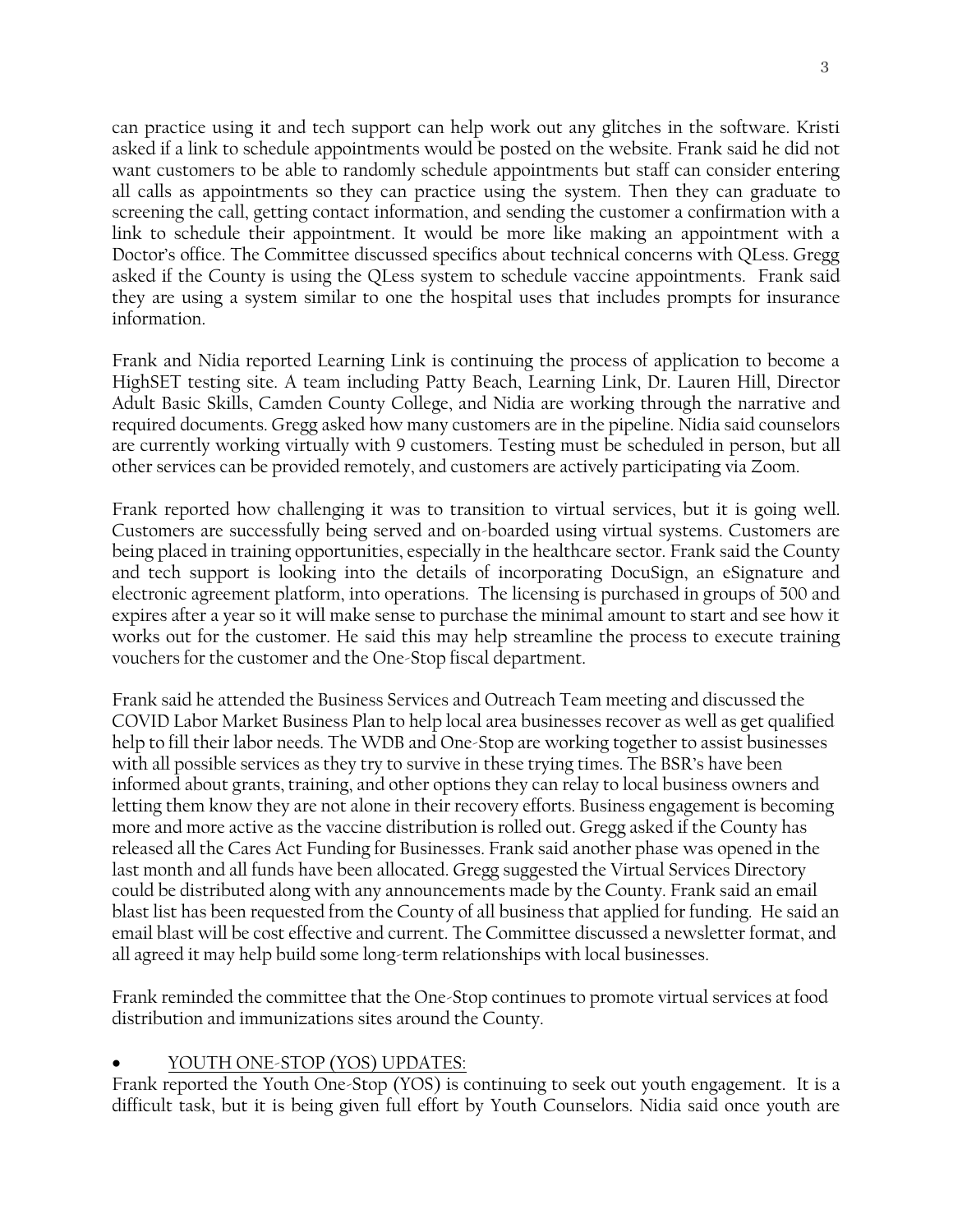engaged, the YOS can now conduct in-house Financial Literacy Workshops. Youth Counselors have created a personalized approach to educating youth customers by adapting the tools and workshop information developed by Dr. Lauren Hill, former Manager, YOS. The YOS will not have to depend on an outside source to conduct this workshop. Gregg asked who will be running this program and is there a comfort level with the quality of the workshop. Nidia said Counselors have worked with Dr. Hill in prior presentations. She is confident in the quality and content of the workshop. Frank said the Resource Center is working to collectively offer all services to customers, youth, and adult, in the true One-Stop fashion, customers should be able to take advantage of all career services under one roof and be served or referred in-house to partner agencies, virtually or by-appointment in a safe, efficient manner. In the past, they may have been referred out for one service or another, and often did not return.

Frank reported that Counselors are much more focused on credentialing in their career assessments and career plan development with customers. He said Jeff relayed information about the One-Stop becoming a testing site for a multitude of industry recognized credentials. Management will be exploring the possibilities of becoming a testing hub for Camden County. The Committee discussed and agreed it will be beneficial for Camden County residents to offer localized testing sites. It has been as concern that many of the current testing sites present barriers and challenges because they are in far north locations around the State. The Committee also agreed this focus will help to meet performance measures that are an audit concern for all areas. Jeff noted the State conducted blanket audits of performance outcomes around the State regarding program year 2018. He said the audits brought out many of the concerns this committee discusses on a regular basis.

### • **BOARD OF SOCIAL SERVICES UPDATE**

It is the mission of the Camden County Board of Social Services to provide timely, efficient, costeffective delivery of social, medical, and economic programs in a compassionate and financially responsible manner. The Camden County Board of Social Services is accessible to disabled persons. (Follow the link for more information. [http://www.camdencounty.com/service/social](http://www.camdencounty.com/service/social-services/)[services/](http://www.camdencounty.com/service/social-services/)

Salama McFarland, Case Management Administrator, Board of Social Services (BSS) reported the agency began re-construction of its former Surrogate offices on January 11th and will begin using this office as a new Customer Service Center, hopefully be the end of February. Gregg asked about safety features such as Plexiglas stations. Salama described some details of the reception waiting and intake interpretation areas. She will provide more details once the renovation is complete. She said operations are continuing to minimize clients coming into facilities as many may be at high risk for exposure to the CODID-19 virus. A flyer of services has been created for distribution outside of the facility and there are different safe stations set up for benefit card pick-up and the exchange of paperwork. She said there are some face-to-face options set up for those unable to connect with online access but for the most part most customer contact is conducted remotely.

Salama reported 1270 new applications were filed during the month of November, 1445 in December and so far, as of January, there have been 370. Gregg asked if there is a noticeable trend in the numbers. Salama did not necessarily see any significant trends in reported total applications. She also said there are no significant reports on the launch of QLess in her division.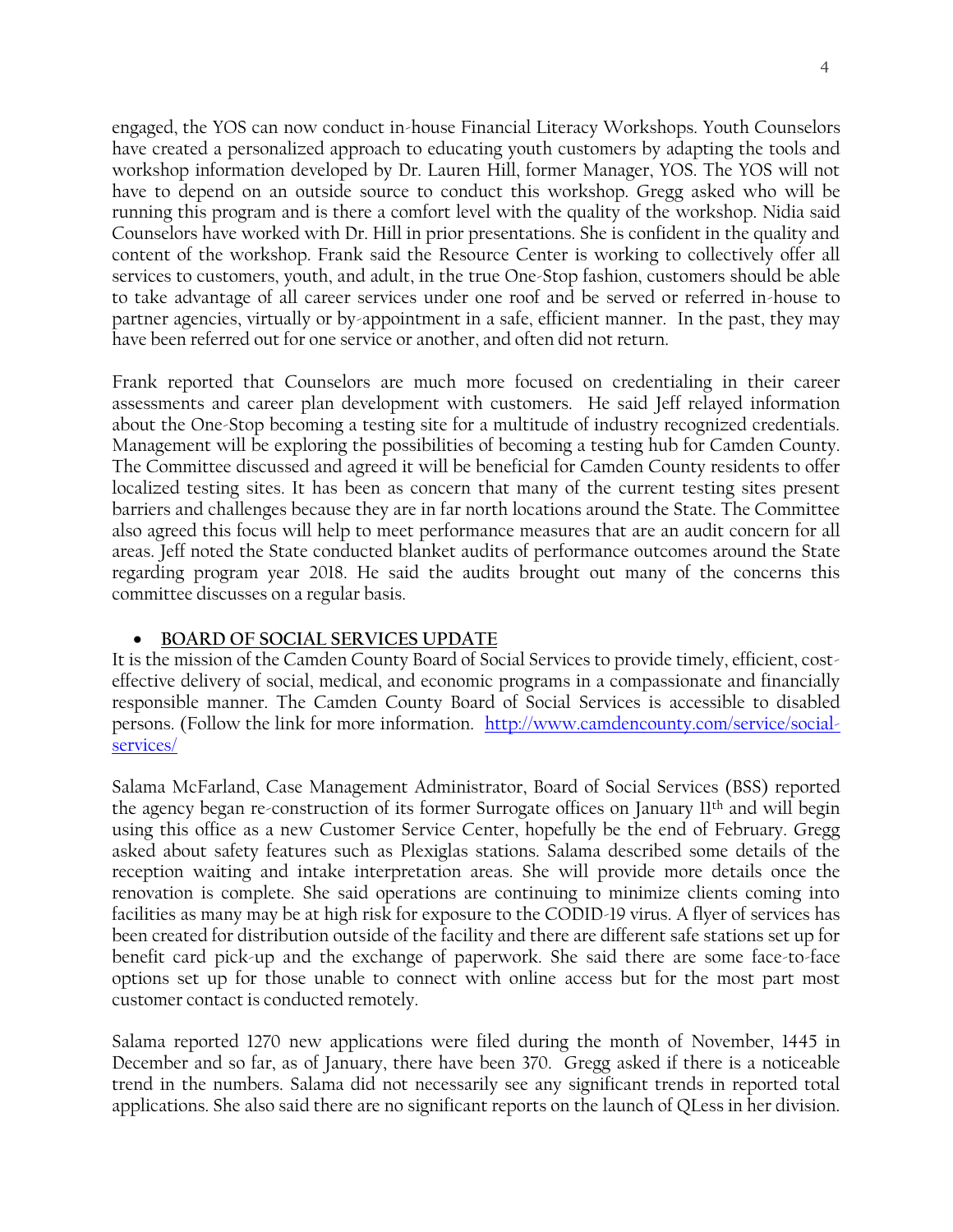It takes some time for tech support to upload the information into the system. She said it will be good to have QLess fully implemented by the time the new customer service center opens next month

Salama reported the Volunteer Work Activity Campaign began in December with phone calls to clients. She designated about 18 staff members to make calls using a phone script with the goal of providing information and awareness to services as well as additional options for facing challenges such as mental health during the pandemic. Child Care, as well as awareness to training and career planning opportunities, are also offered. She said there has been a very positive response to personal contact and some clients are sharing career aspirations or barriers facing such career aspirations. Kristi noted she did get a few referrals. They are not able to participate in normal work activities, but her staff is following up and documenting contact and outcomes. The Committee discussed ideas for documenting referrals, and actionable options because of this campaign being that state waivers currently to not require clients to participate in any committed work activity. Kristi and Salama agreed to meet again to discuss referral processes. Jeff asked Salama to send the script and other details about the campaign; he could share with other local areas as a best practice. The Committee also discussed accommodations that could come because of doing this type of client discovery. All agreed that customer referral to available resources is a great outcome of this initiative. Salama said that many provider resources are limited due to Covid-19 restrictions and incident cases. All in all, customers are appreciating the personal contact and concern. Outcomes of this initiative are being reported to the State on a regular basis with the hope of finding solutions for the barriers to work activities customers are facing. She reported contacting 204 TANF customers, 153 General Assistance (GA) customers. The number of customers who are participating in voluntary work activities as a result of the call campaign is 51 TANF and 85 GA. Supportive services include 42 recipients of childcare assistance, 29 transportation vouchers. All agreed this initiative is producing positive results that can be modeled statewide.

# • **DVRS UPDATES & PROJECT SEARCH – JEFFERSON/KENNEDY HOSPITAL**

The Division of Vocational Rehabilitation Services provides counseling, training, education, transportation, job placement, assistive technology, and other support services to people with disabilities. (Follow the link for more information) <https://www.ncdhhs.gov/divisions/dvrs>

Jeff Deitz, Manager, DVRS, reported there have been no incidents of Covid-19 cases and his division continues to service customers remotely. There continues to demand for services. Staff is working on a staggered schedule but despite current conditions they are serving many customers. Jeff D. reported obtaining two new counselors who are in the process of training and two more may be approved once public access re-opens.

Regarding Project Search, Jeff D. reported participants were attending in-person internships, however, two positive Covid-19 cases caused the cohort to revert to remote access. Gregg asked if there were any plans to return the cohort to in-person training. Jeff D. said it will likely be resumed at the end of the year.

Jeff D. reported positive job placements because of job market openings. Gregg asked if there are specific industries of successful job placements. Jeff D. reported retail and restaurants are seeing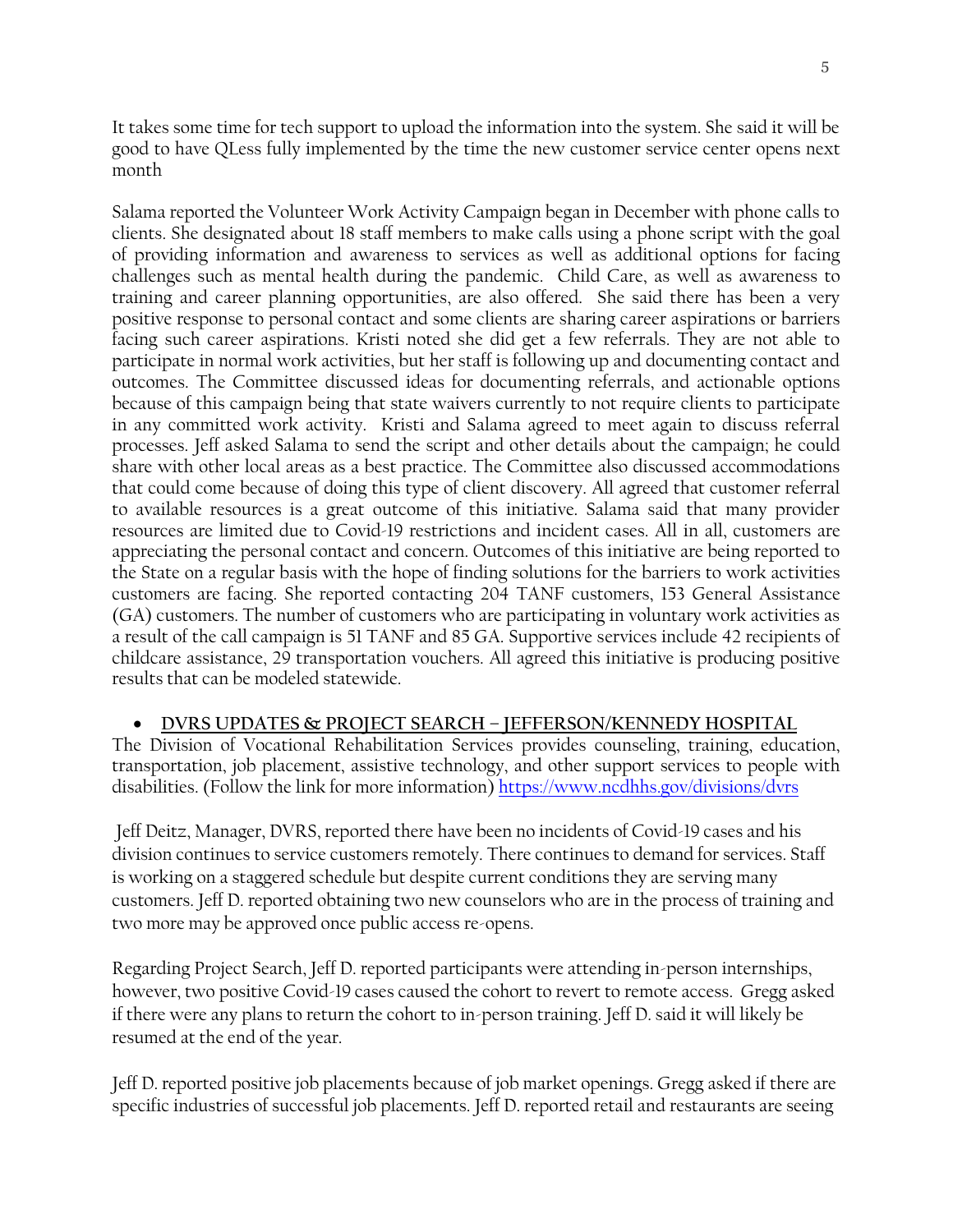an increase in hiring individuals with disabilities especially in areas of take-out service. He said counseling services are especially important to let clients know their work is valued and all will be well in these current conditions.

## • **EMPLOYMENT SERVICES, LWD**

Employment Services provides Camden County with Career and Employer services including Temporary Disability Benefits, Family Leave Insurance, Maternity Leave, Unemployment Insurance, Social Security Disability and Workers Compensation. Services for employers included job candidate screening and recruitment. (Follow the link for more information) <https://www.nj.gov/labor/aboutlwd/>

Kristi Connors, Manager, Employment Services, DOL, reported she is still waiting for one new hire to be on-boarded but at least it is in process. Her other new hire is working out very well and is quickly adapting to processes and procedures.

Kristi reported 2200 customers checked-in for services and employment services staff is continuing to track data of entry.

Kristi also reported the State launched a new website [www.careerservices.nj.gov](http://www.careerservices.nj.gov/) during the month of January. The website seems to be a lot more user-friendly but there are some glitches to work out. The site is less cluttered and more directed toward icons that are specific to services. Gregg asked if the Career Connections site is still active. Kristi said there are some sections of that site sill active in state links, but it will be phased out once the transition is complete. She said there is now a virtual services request link to a form that is referred back out to each county in box so more customers are reaching out for one-on-one help. Kristi said 48 requests came through the link just this morning. Kathleen asked if job search is connecting to the NJNLX. Kristi said she is still in the process of investigating all the links to job search and other employer services as well. She will send links and update the committee with any new information regarding the new website.

Kristi reported the Commissioner of Labor sent directives that will keep staff working remotely due to COVID-19 case incidences. She has staff checking in and going into the office only as needed. The remote working system provides her with more staff productivity information than with prior pandemic conditions. Spot check, data entry and AOSOS sourcing is providing her with good outcomes. She said email correspondence from the State keeps pushing back inperson work and customer service due to Covid-19 response efforts. Gregg asked what platform the State is using to conduct meetings and are they providing training. Kristi said the State is using Microsoft Teams and some counties are sharing training resources. She offered to send training links to the committee. Different counties are offering online resources and adapting what Camden County is sharing on its website.

Kristi reported Employment Services referred 210 customers for training opportunities via the website that starts the process of eligibility. Kristi reported her staff is still wading through the steps to sign on and use the QLess scheduling system. She said the system is not currently working well in a remote format. She is working out issues with One-Stop tech support. She also created an intake form but is also waiting for more input from the county tech support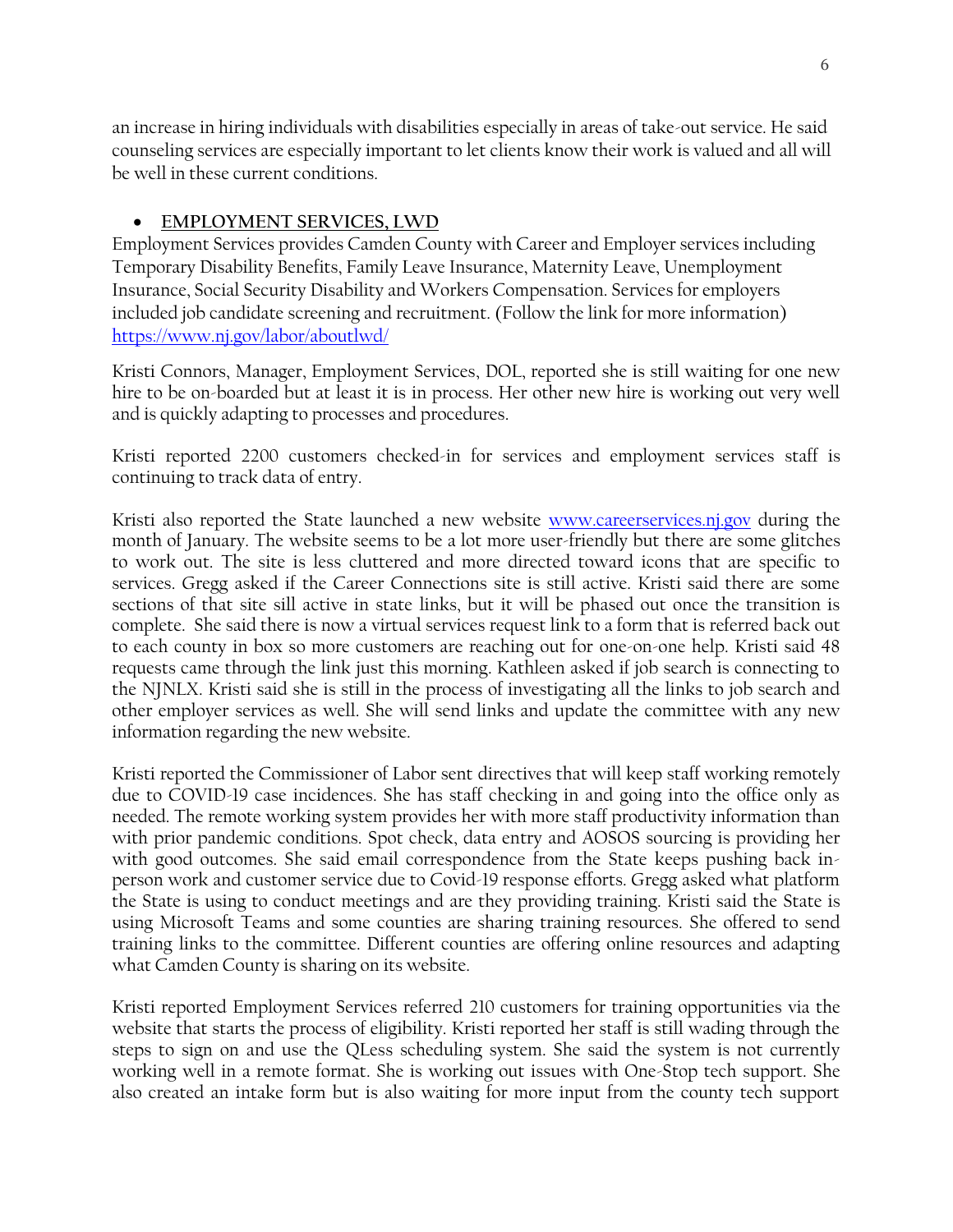office regarding security and privacy issues that might result from utilizing this type of onboarding process. The form follows all the intake processes that would populate into the AOSOS system and no other local area has a standard online form yet. The Committee discussed concerns about using a new unproven online form especially due to customer encryption privacy and fraud concerns. Gregg suggested presenting concerns to the SETC for further guidance. Kristi will share the form with the committee and to vet it through further channels of approval. Kristi sadly informed the committee of the passing of a front desk security officer.

# • **REGIONAL ACTIVITIES**

Jeff reported the Atlantic City Electric team conducted a new program year strategic launch meeting to discuss scheduling and program expectations. Camden and Atlantic Counties will be running the line training with a projected start in April 2021. The 2019 and 2020 participants will be taking this training. This year, the WDB will not be recruiting another cohort until the two prior groups have completed that training. A new cohort for the WISE and GIE math program will move forward in the later part of this year for a 2022 cohort. Leslie said Camden County has an agreement with the other participating counties to refer candidates for a 2021 WISE and GIE Math course. She said there may be additional safety protocols established for the line training such as COVID testing before starting that training.

Jeff reported the Camden Works Initiative is in the process of setting up its second year of advisory management. These meetings are continuing a bi-weekly basis.

Jeff reported meetings continue to be conducted virtually by the State Employment and Training Commission (SETC) and Garden State Employment and Training Association (GSETA). He said discussions are beginning to negotiate the GSETA Employment and Training Conference, October 2021.

# • **CONSORTIUM & INDUSTRY PARTNERSHIP UPDATE**S

Jeff reported the Eds and Meds Consortium has not yet formed a new associate meeting platform. He said the Prologis Pilot Training Program is going well. The pilot program initiative is being sponsored by Prologis, which is a national leader in transportation, distribution, and logistics. The modules or online 20-hour pilot training program was created by a company called JFF and will be offered free of charge to 800 participants in Phila, and New Jersey through the end of February 2021.

# • **BUSINESS SERVICES (BSR)**

Jeff reported the BSR team met virtually yesterday, Thursday, January 11. He reported that Jeanne Page-Soncrant and Ricky O'Hara, Veterans Rep., continue sending their regular reports of employer engagement and continue to work on the Job Matching Initiative. He said the OJT offering was suspended by the State. There are no further updates on that offering. Jeff said the BSR's are reaching out to local employers as Frank mentioned earlier in the meeting. Gregg asked if there is a specific demand area. Jeff and Frank said retail jobs are in high demand.